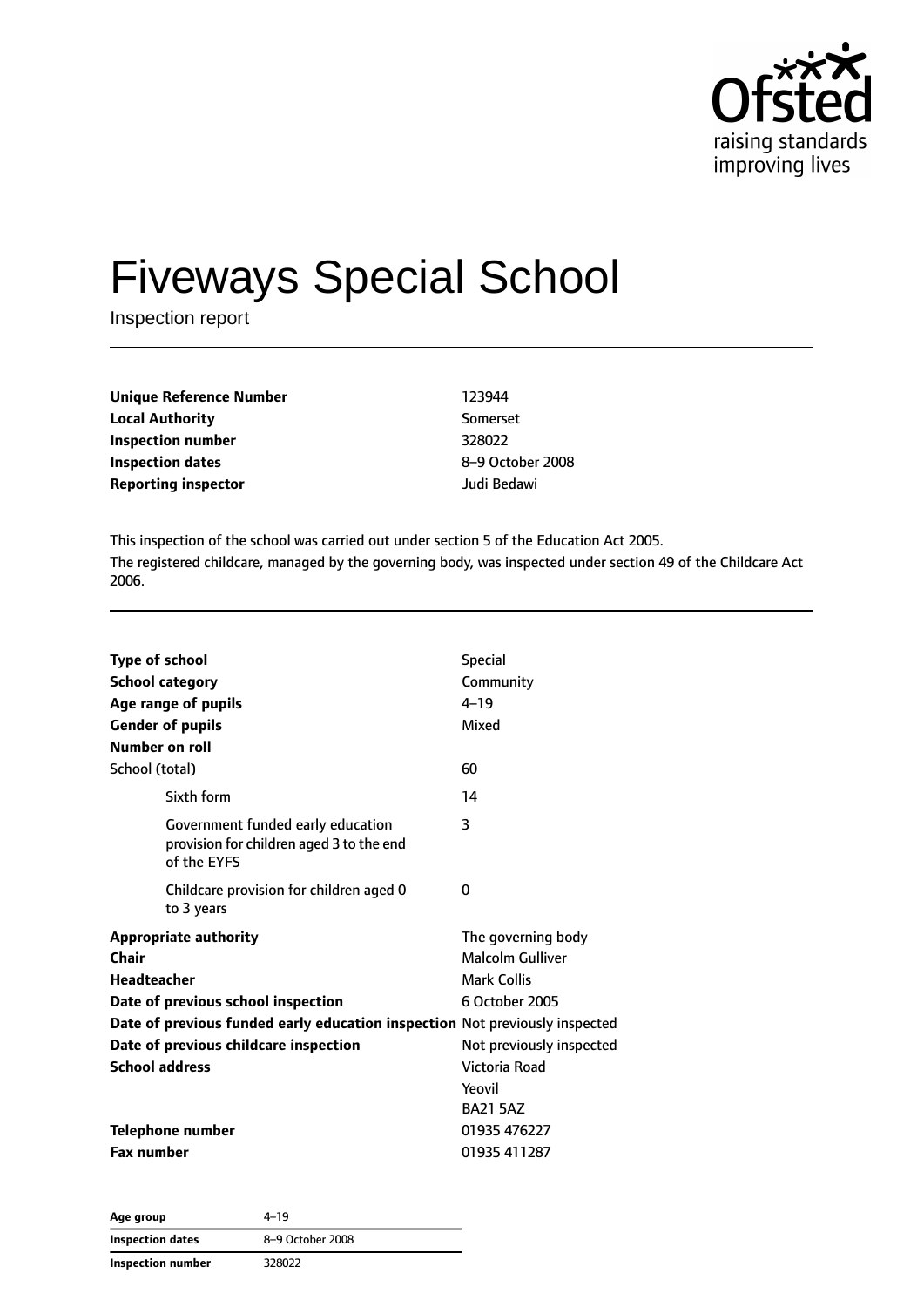.

<sup>©</sup> Crown copyright 2008

Website: www.ofsted.gov.uk

This document may be reproduced in whole or in part for non-commercial educational purposes, provided that the information quoted is reproduced without adaptation and the source and date of publication are stated.

Further copies of this report are obtainable from the school. Under the Education Act 2005, the school must provide a copy of this report free of charge to certain categories of people. A charge not exceeding the full cost of reproduction may be made for any other copies supplied.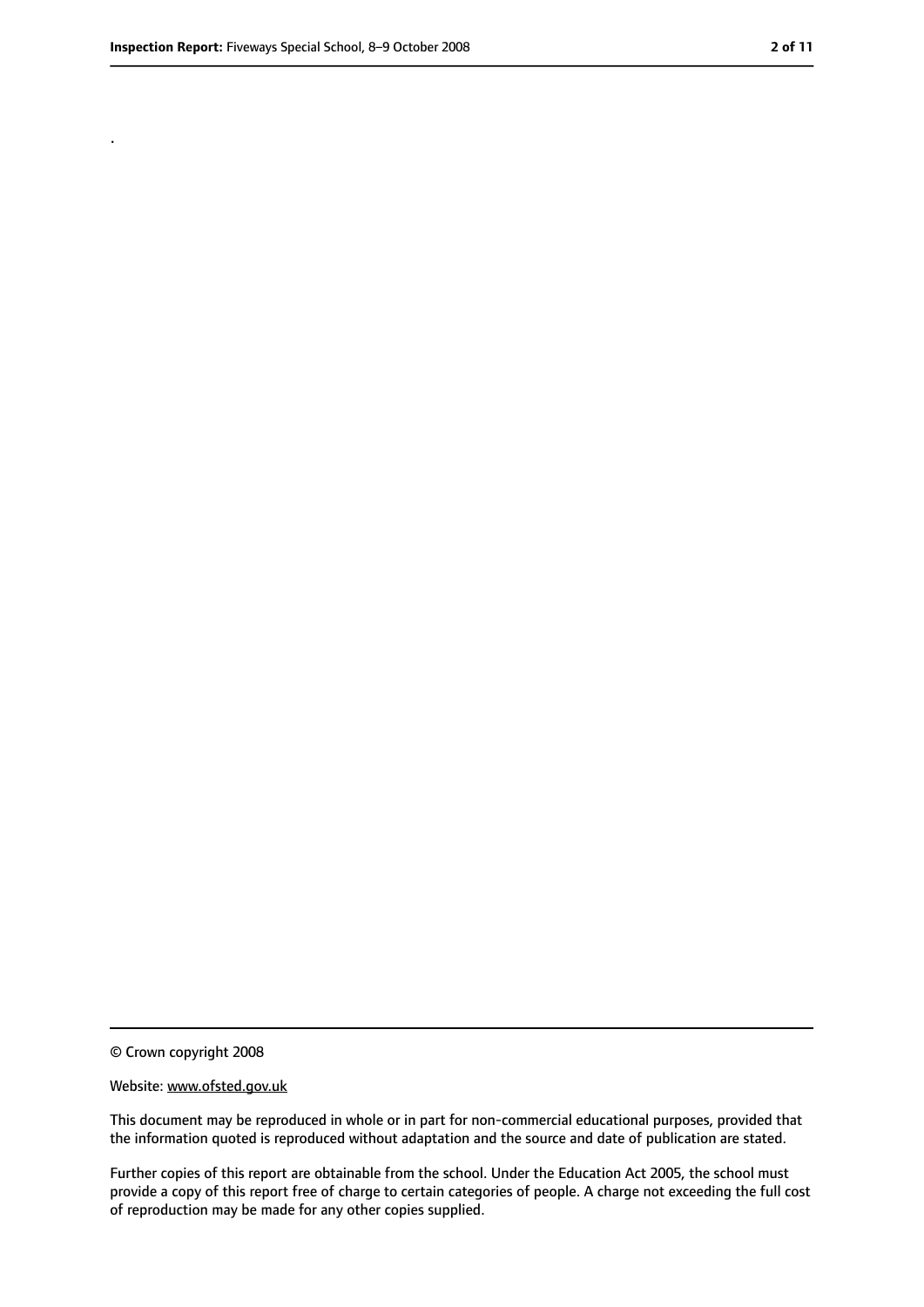# **Introduction**

The inspection was carried out by two Additional Inspectors.

## **Description of the school**

Fiveways School is designated for pupils and students with profound multiple learning difficulties and/or disabilities (PMLD), severe learning difficulties and/or disabilities (SLD) and increasingly complex additional needs such as communication, medical, behaviour and autistic spectrum disorders (ASD). All have statements of special educational need. Almost all pupils are White British with a very few from minority ethnic groups. There are more boys than girls. The Early Years Foundation Stage (EYFS) curriculum extends into Key Stage 1. Attainment on entry is exceptionally low. The standards achieved by pupils against national averages remain well below average due to their complex needs. In September 2007, the school gained specialist school communication and interaction status. A charitable trust fund provides additional resources and accommodation. The school gained the Healthy Schools award and the financial management standard (FMSIS) in 2007. A book week took place during inspection.

## **Key for inspection grades**

| Grade 1 | Outstanding  |
|---------|--------------|
| Grade 2 | Good         |
| Grade 3 | Satisfactory |
| Grade 4 | Inadequate   |
|         |              |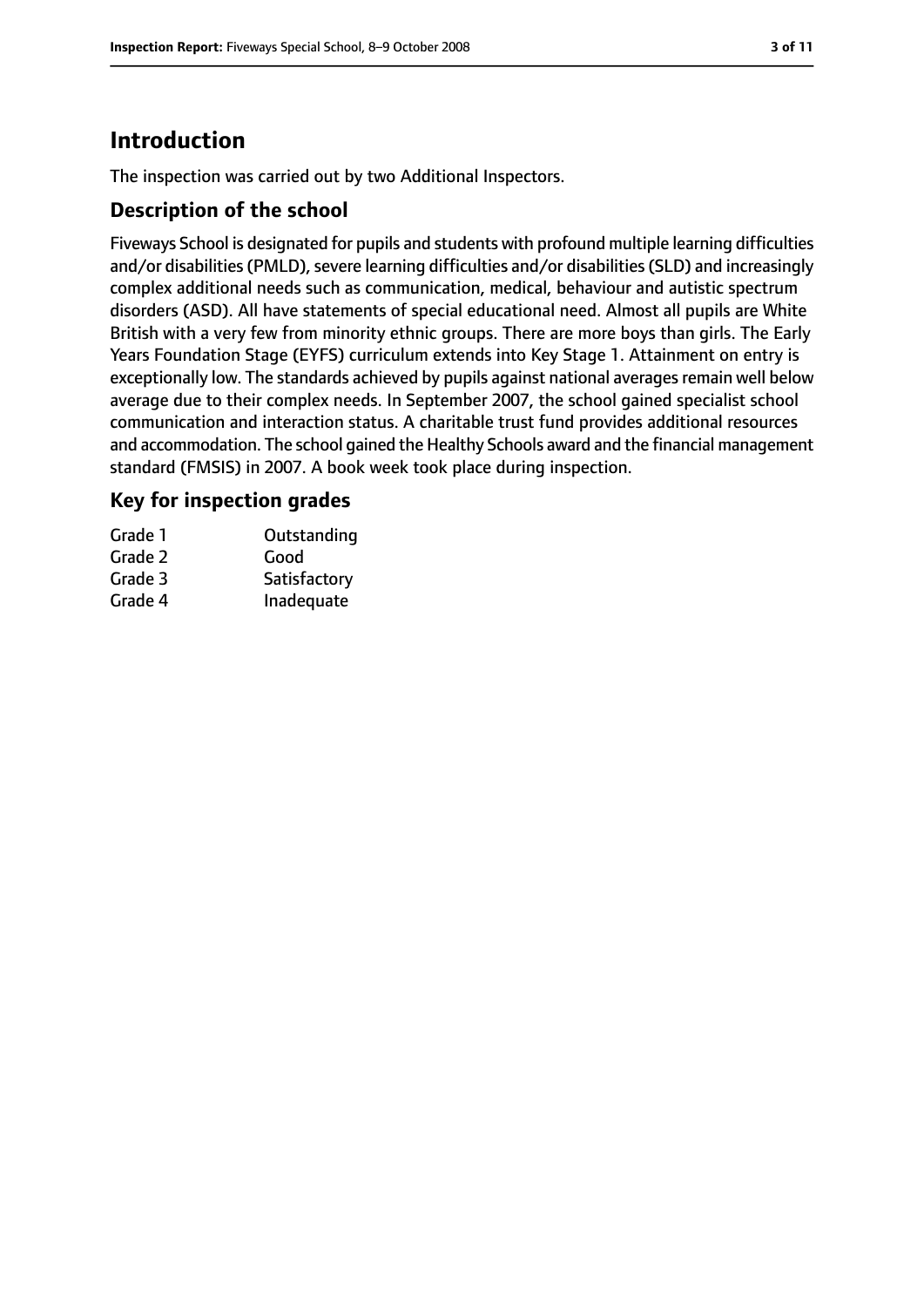# **Overall effectiveness of the school**

#### **Grade: 1**

Fiveways is an outstanding school and is at the cutting edge in providing innovative best practice for its children, pupils and students. The inspirational headteacher and his senior management team lead by innovative example, working alongside the enthusiastic and dedicated staff team. As a result, the quality of education and pupil achievement is excellent, with each pupil having the best possible learning and life experiences.

Parents and carers express extremely positive views of the school, typically describing it as an 'excellent', 'brilliant' or 'superb' school and saying, 'If we won the lottery tomorrow we would still send our child here; there is no better provision!'

All pupils love their school, arriving in the morning with huge smiles, eager for new discoveries and challenges. Their attendance is good, despite absence due to illness or hospital appointments. They know that eating well helps them to stay healthy and they feel very safe moving around the school site. Pupils' behaviour, attitudes, manners and relationships with each other are exemplary because adults meet their welfare needs so superbly. The 'family style' community is deeply embedded, sharing and celebrating together but supportive in overcoming any difficulties. The outcome is that every child blossoms, so that their personal development and growth of confidence, responsibility and independence is excellent.

Excellent teaching and learning are epitomised by extremely high expectations. Teachers and their assistants interact seamlessly, so that pupils are always fully included, whatever their ability or sensory needs. Lessons progress at a vibrant pace with much good humour, so that pupils are very highly motivated. Curriculum activities are thoroughly planned and adapted. Specialist status enables rapid development of expertise in different communication strategies. This has an impressive and direct impact on the outstanding progress made by pupils and students, relative to the wide complexity of their needs.

Pastoral care is outstanding with on-site medical support and speech and language therapy that, as far as is possible, removes learning barriers. Although use of communication is excellent, pupils' academic guidance is good. Assessment for learning is recognised by the school as an evolving process. There is some good practice in setting communication, learning and personal targets. However, they are not consistently broken down into measurable, clear 'bite size' chunks, so that all pupils know what they do well and how to improve, and the school can more closely track small but significant steps in pupils' progress.

Governance and management are impressive, totally focused on raising achievement and the best possible pupil outcomes. There is astute involvement in monitoring school performance, development and finances and in challenging senior leaders about school improvement. Partnerships, outreach work and inclusion are exceptionally strong. The school is a major player in developing and managing provision for pupils with PMLD, SLD and complex additional needs. Its capacity to improve is outstanding.

## **Effectiveness of the sixth form**

#### **Grade: 1**

Standards are well below the national average, but students' achievement and personal development are outstanding. Students study in refurbished houses within the school site, providing excellent opportunity for life skills. They become very responsible young adults with exceptionally mature, yet realistic, attitudes to life and learning. This is because extremely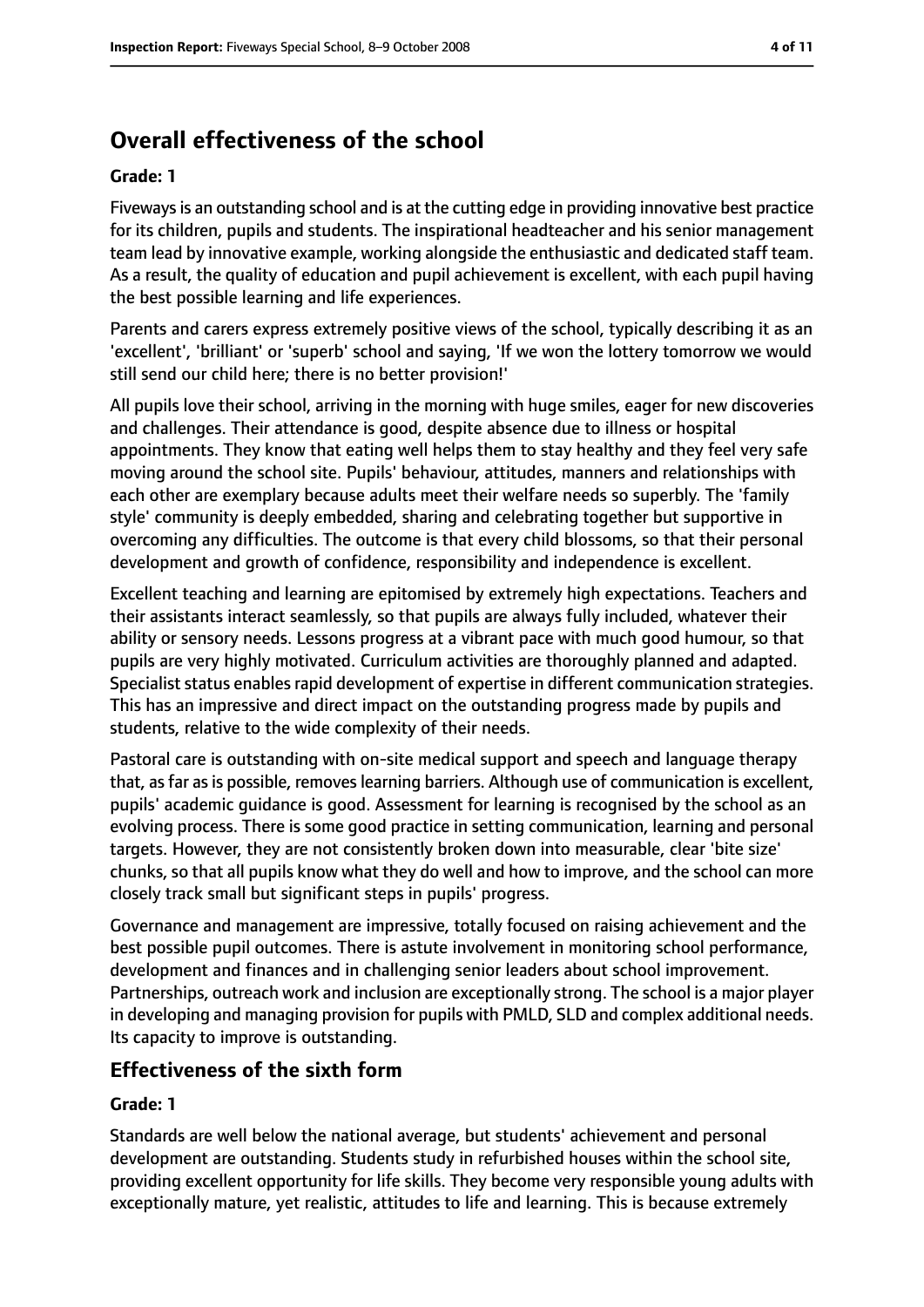skilled teaching and excellent shared leadership and management concentrate on raising student achievement, independence and support, with increasing award scheme development and accreditation network (ASDAN) modules awarded. In addition, a new mini-business enterprise is already inspiring students' entrepreneurial skills. The rich curriculum meets specific complex needs and students' own interests and aspirationsthrough highly successful individual learning programmes. Impressive careers guidance, wider work-related learning opportunities and excellent community college links result in exceptionally high uptake of further education, residential work training and employment. Students talk animatedly about their own work experiences, for instance, at the Fleet Air Arm Museum. Sixth form parentssay, 'We are receiving excellent support in preparing him for the next step in his education' and, 'We are sad she has to leave.'

## **Effectiveness of the Early Years Foundation Stage**

#### **Grade: 1**

Children get a wonderful start, thriving because they are cherished and nurtured so well. New arrivals are extremely settled and secure, with parents saying, 'We feel very happy to leave our child for the first time.' Children greatly enjoy lively daily routines to develop their social and communication skills, enabling them to 'learn how to learn', such as while choosing fruit at snack time being gently reminded to say 'please' and 'thank you' in the way easiest for them. Older children set impressive role models for behaviour, friendships and sharing success.

Although standards are still well below those expected for their age, children make outstanding gains from their exceptionally low starting points through EYFS and into Key Stage 1. This is due to high quality teaching with carefully individualised and flexible learning, and sensory and therapeutic programmes. Refined daily, these take excellent account of children's emotional health and well-being. Children enjoy sensory role-play, storytelling and outdoor learning. All staff know their children exceptionally well. Learning and play are pitched exactly right, so that children are highly motivated, delighting in exciting discoveries, such as when an older child counted '1, 2, 3, 4' unaided. Children'sindependence, concentration and ability to communicate and understand at their own level, improves most significantly, delighting parents and carers.

Leadership and management are outstanding. Accommodation is very well resourced. It is recognised that improved cover for all weather activities will further enhance learning and tactile sensory experiences. Safeguarding is robust with good policies, risk assessments and known key people. Daily assessments build the picture of children's progressin the EYFS profile, with parents kept fully informed. Ongoing monitoring and discussion ensure steadfast focus on successfully meeting children's very complex needs.

## **What the school should do to improve further**

■ Develop the new assessment procedures for those with the most complex needs to ensure consistent best practice in identifying precise 'small steps' of learning, so that all pupils and students become even more aware of how to improve their own work.

# **Achievement and standards**

#### **Grade: 1**

From exceptionally low starting points, almost all pupils, including higher attainers and those with complex PMLD and SLD, make excellent progress. This is directly linked to specialist school impact in identifying and developing pupils' ability to communicate and express views, using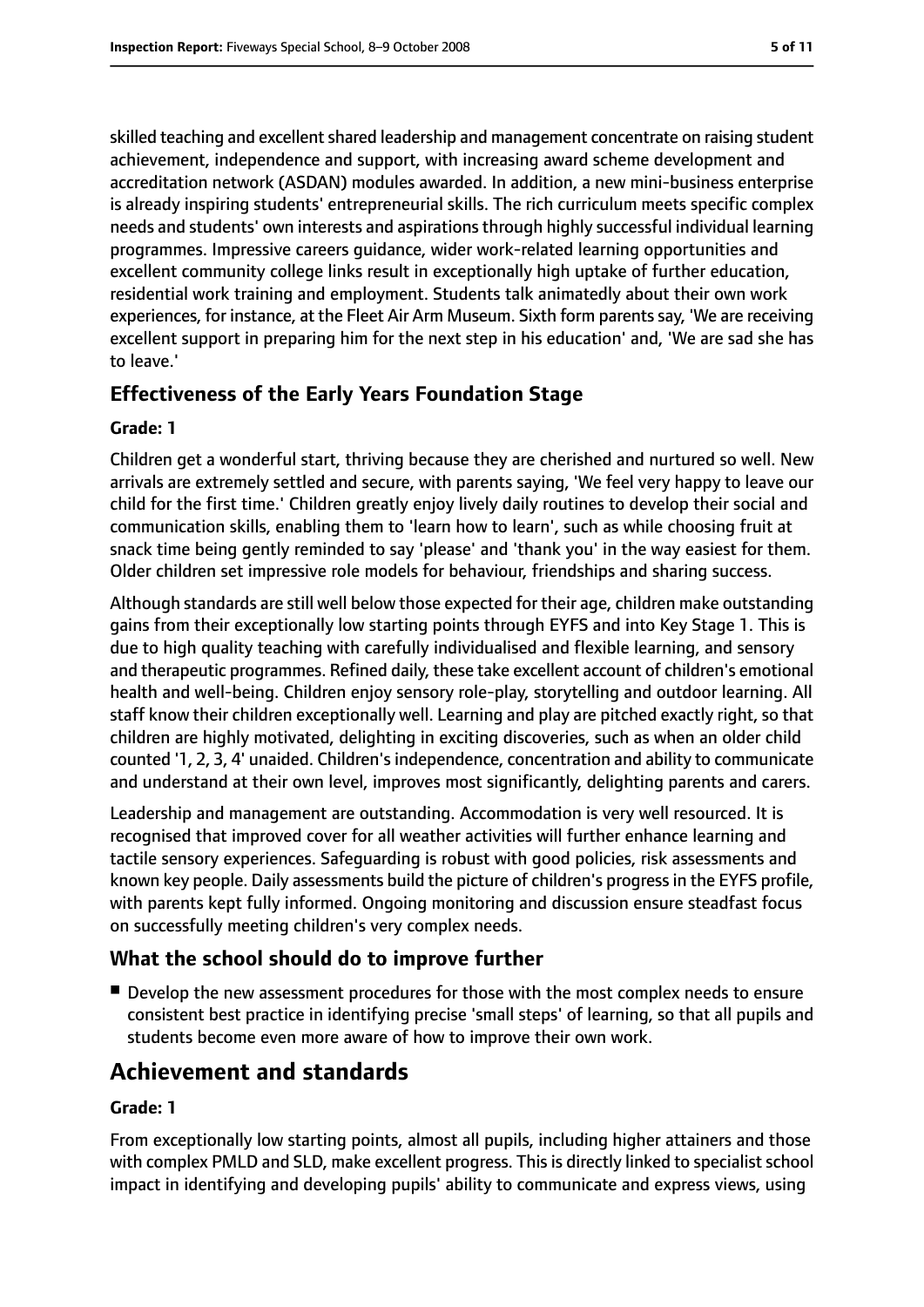many sensory, visual, audio and language resources, such as signing. A very few pupils with extreme needs or regressive conditions do less well. Data analysis, tracking, photography and levelling are used very well to show progress. In rigorous pursuit of excellence, the school is embedding a new computer tracking system to offer a clearer overview of achievement. Ways to measure very small steps of progress made by pupils with particularly complex needs are being explored further.

# **Personal development and well-being**

#### **Grade: 1**

Pupils say, 'We love Fiveways School!' They arrive happy and keen to do their very best because school is a place where learning is fun, develops intense curiosity and builds pupils' basic skills and confidence exceptionally well. Book Week's magical celebration of 'We're Going on a Bear Hunt' fired pupils' imagination as they tried so hard to help one teacher find the often-spotted life-size bear. Pupils' behaviour, mutual respect and delight in others' success are excellent, adding much to the vibrant 'feel' of the school. They really enjoy the rewards and awards system, celebrated in a special weekly assembly. They have real understanding of the need to stay healthy and feel very safe, quickly seeking readily available help or advice. Spiritual, moral and social development is outstanding. Cultural development through use of music, drama and art is strong. Main faiths are celebrated, but the school is investigating ways to extend pupils' understanding of multicultural lifestyles. Involvement in the local and wider community is outstanding. Pupils have a positive school voice and participate in regular surveys. They learn with pupils and students, from and at other schools, gaining independence through many visits and residential experiences, all of which have a positive impact on pupils' preparation for life beyond school.

# **Quality of provision**

## **Teaching and learning**

#### **Grade: 1**

Teaching and teamwork between teachers and their assistants are inspirational, summed up in one parent's comment that 'the energy and creativity of teachers in engaging our children never ceases to amaze!' Pupils' enjoyment and involvement in lessons are impressively achieved through excellent relationships and motivational praise. Practical one-to-one or small group activities consolidate communication and basic language and number skills extremely well. Teachers' excellent understanding of pupils' diverse complex needs, thorough subject knowledge and skilful questioning allow great flexibility so that lessons crack on at a rapid pace and ensure outstanding pupil progress. An excellent example of this was seen in the exhilarating, dramatic and sensory retelling of the bear hunt story. Planning is thorough with teaching assistants fully involved, contributing very well to ongoing assessment.

## **Curriculum and other activities**

#### **Grade: 1**

Impressively adapted and very broad learning, sensory and therapeutic provision is very successfully meeting pupils' increasingly complex individual needs. In the last year, specialist communication and interaction strategies have been most significantly enhancing pupils' ability to express themselves in school and at home. Drama, music, art, physical education, the environmental woodland walk, and themed weeks or days such as French Day all enthuse pupils.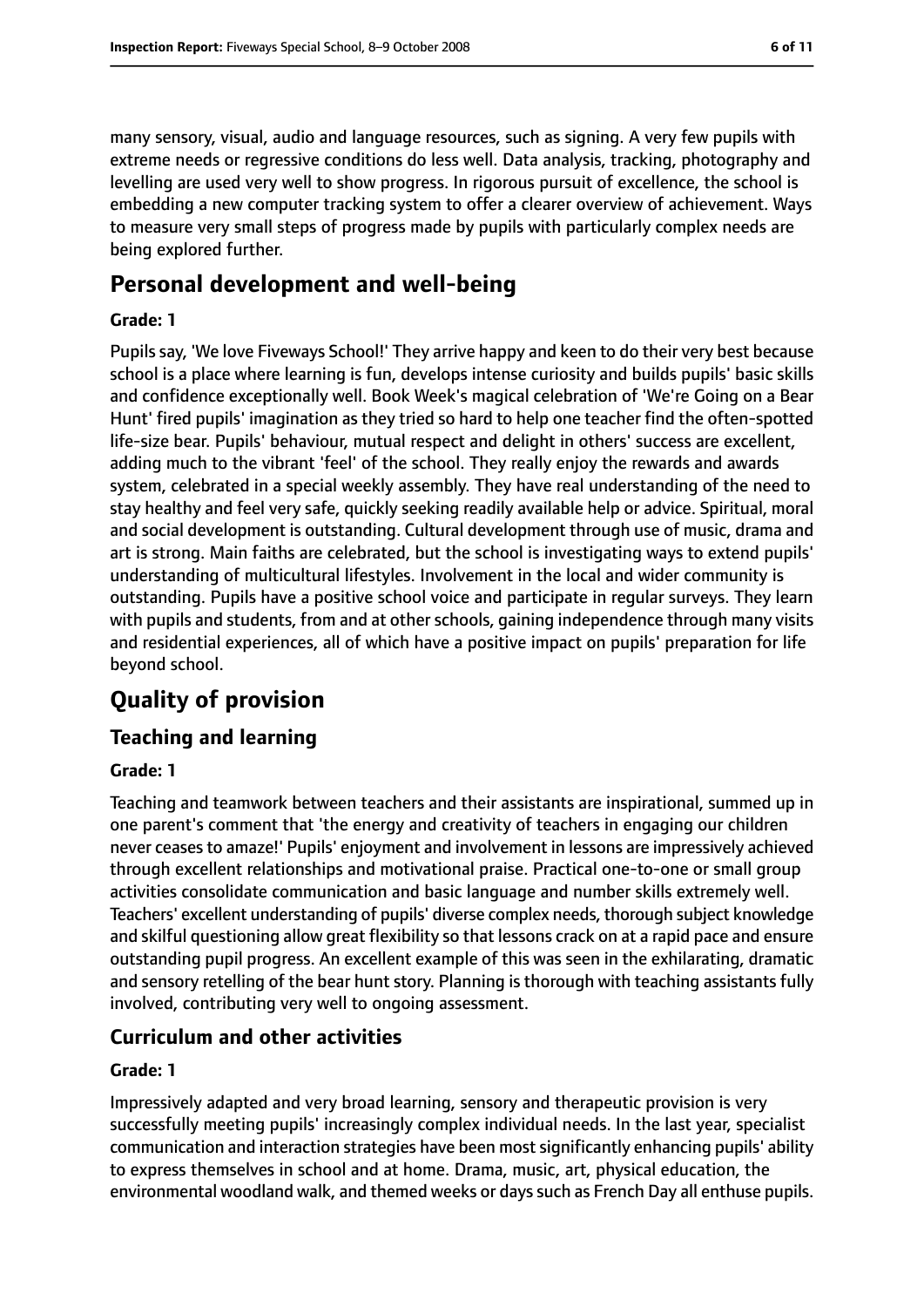Higher attainers clearly recall the 'Tiger who came to Tea' at last year's book week. Outstanding enrichment includes many out of school clubs and activities that extend to weekends and holidays, such as rebound therapy and residential trips. Work related learning, taster days and college courses continue to expand and contribute significantly to pupils' progress.

#### **Care, guidance and support**

#### **Grade: 2**

Pastoral care and support offered to pupils and their families and carers are excellent. They allows pupils the freedom to learn and parents the security of immediate 'open door' advice on welfare, medical and communication matters through school based staff, including a parent advisor and school nurse. The school hosts multi-agency meetings involving a wide range of expertise. The needs of the most vulnerable pupils are very well met. Safeguarding and associated procedures are robust. Transition procedures are extremely effective. Academic guidance is good. Targets for communication, learning and personal development derive well from identified needs in pupils' individual education and/or behaviour plans. However, whilst there is some very good practice in setting explicit, clearly measurable targets, this is not consistent across the school. As a result, some pupils are not fully aware of what they do well, or how to improve aspects that they find hard.

## **Leadership and management**

#### **Grade: 1**

The excellent partnership of headteacher, senior management team and staff means that the school eagerly adopts and pilots new initiatives focused on raising achievement to the highest level. Governors offer invaluable support and expertise, being fully involved in decisions, yet not hesitating to question and challenge. The school is moving forward rapidly, due to the excellent shared strategies and vision to enrich the education of pupils with PMLD and extremely complex needs.

The school's self-evaluation of its performance is accurate, including analysis and use of achievement data, and monitoring and review of areas for improvement. The excellent revised school development plan now extends over several years to include a clear remit for continued specialist goals. Opportunities for continued staff professional development are outstanding, enabling staff to hone their already impressive skills. As a result of specialist status, the school trains staff from many other local and wider settings in communication skills. Inclusion is a model of excellent practice. Pupils are fully included in all activities and through partnership work with a growing number of special and mainstream schools and colleges. Partnerships are vibrant, enhanced considerably by impressive school charitable fund-raising that is providing the new hydro pool and linked communication suite. As a result, community cohesion is excellent.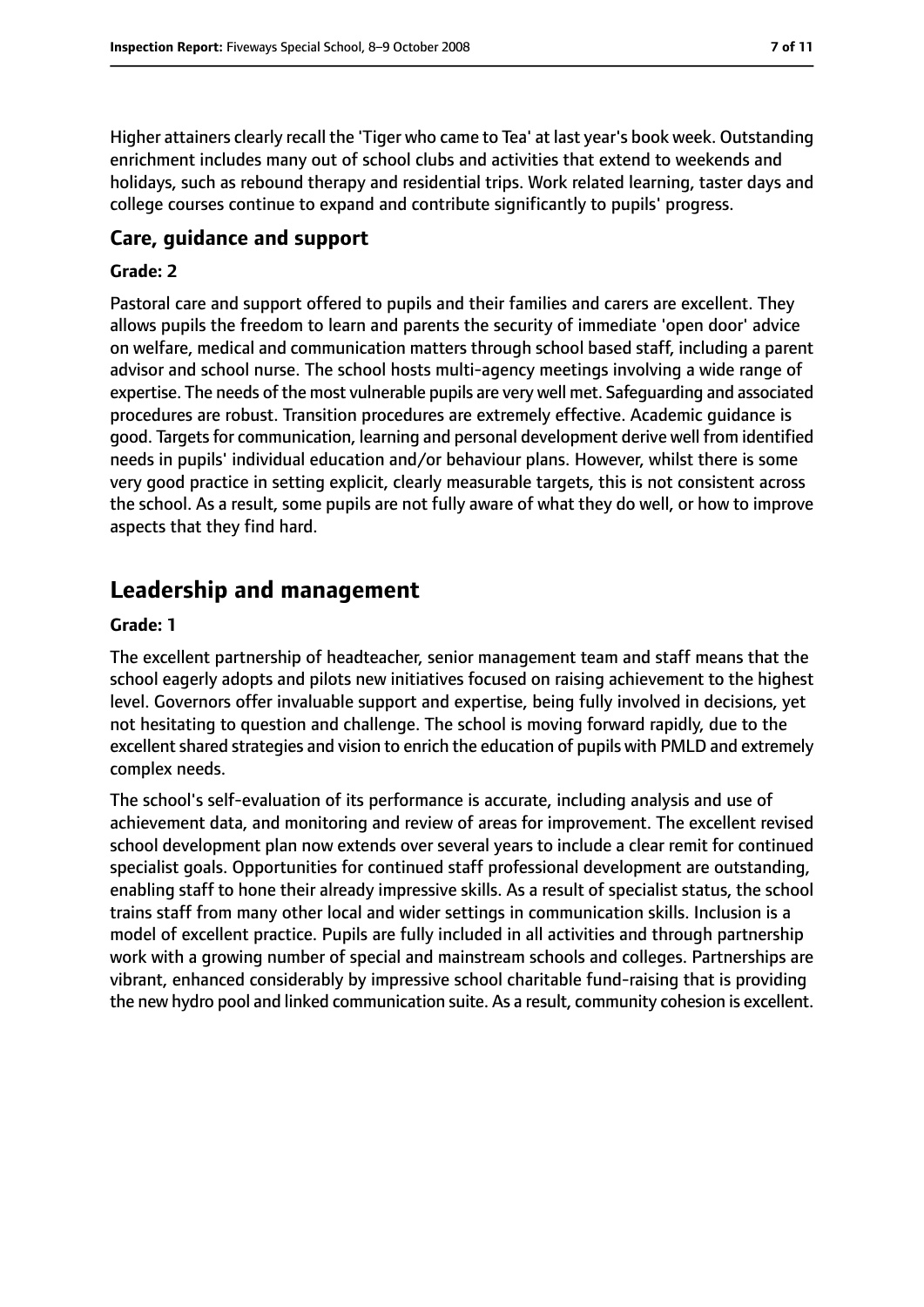**Any complaints about the inspection or the report should be made following the procedures set out in the guidance 'Complaints about school inspection', which is available from Ofsted's website: www.ofsted.gov.uk.**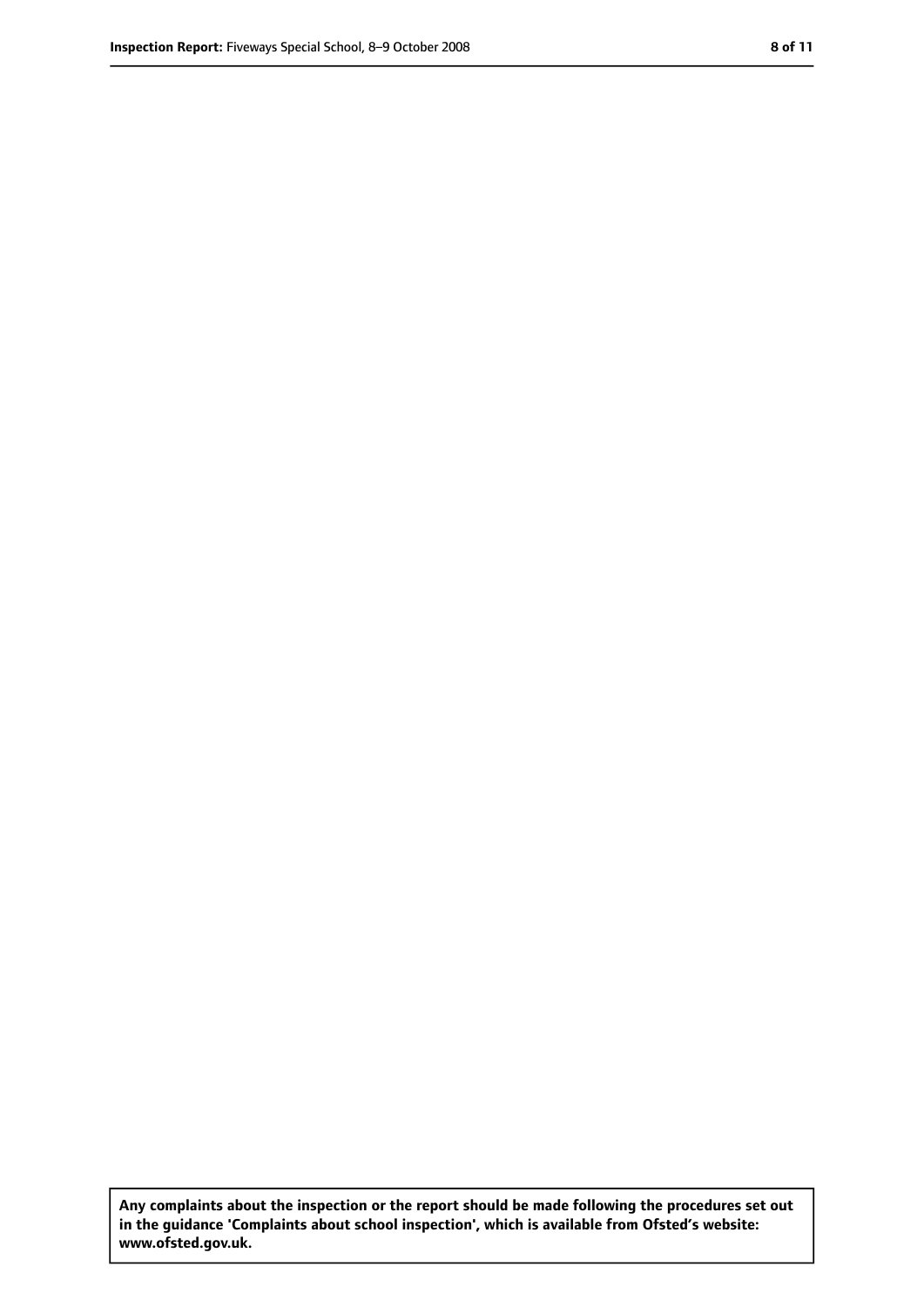# **Inspection judgements**

| $\dot{ }$ Key to judgements: grade 1 is outstanding, grade 2 good, grade 3 | <b>School</b><br><b>Overall</b> | $16-19$ |
|----------------------------------------------------------------------------|---------------------------------|---------|
| satisfactory, and grade 4 inadequate                                       |                                 |         |

## **Overall effectiveness**

| How effective, efficient and inclusive is the provision of<br>education, integrated care and any extended services in<br>meeting the needs of learners? |     |     |
|---------------------------------------------------------------------------------------------------------------------------------------------------------|-----|-----|
| Effective steps have been taken to promote improvement since<br>the last inspection                                                                     | Yes | Yes |
| How well does the school work in partnership with others to<br>promote learners' well being?                                                            |     |     |
| The capacity to make any necessary improvements                                                                                                         |     |     |

## **Effectiveness of the Early Years Foundation Stage**

| How effective is the provision in meeting the needs of<br>children in the EYFS?              |  |
|----------------------------------------------------------------------------------------------|--|
| How well do children in the EYFS achieve?                                                    |  |
| How good are the overall personal development and well-being<br>of the children in the EYFS? |  |
| How effectively are children in the EYFS helped to learn and<br>develop?                     |  |
| How effectively is the welfare of children in the EYFS promoted?                             |  |
| How effectively is provision in the EYFS led and managed?                                    |  |

## **Achievement and standards**

| How well do learners achieve?                                                                               |  |
|-------------------------------------------------------------------------------------------------------------|--|
| The standards <sup>1</sup> reached by learners                                                              |  |
| How well learners make progress, taking account of any<br>significant variations between groups of learners |  |
| How well learners with learning difficulties and/or disabilities<br>make progress                           |  |

# **Annex A**

<sup>&</sup>lt;sup>1</sup>Grade 1 - Exceptionally and consistently high; Grade 2 - Generally above average with none significantly below average; Grade 3 - Broadly average to below average; Grade 4 - Exceptionally low.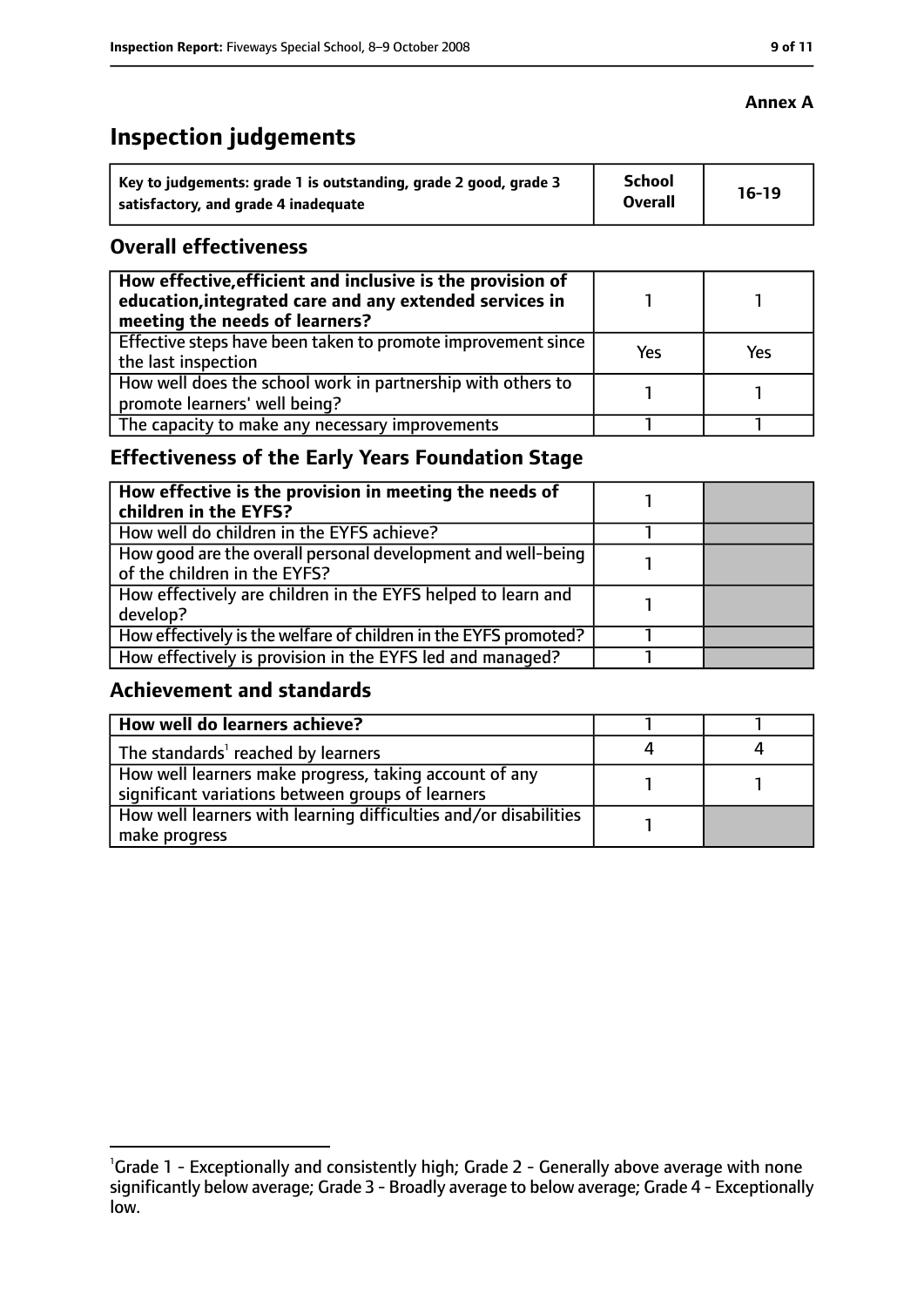# **Personal development and well-being**

| How good are the overall personal development and<br>well-being of the learners? |  |
|----------------------------------------------------------------------------------|--|
| The extent of learners' spiritual, moral, social and cultural                    |  |
| development                                                                      |  |
| The extent to which learners adopt healthy lifestyles                            |  |
| The extent to which learners adopt safe practices                                |  |
| The extent to which learners enjoy their education                               |  |
| The attendance of learners                                                       |  |
| The behaviour of learners                                                        |  |
| The extent to which learners make a positive contribution to                     |  |
| the community                                                                    |  |
| How well learners develop workplace and other skills that will                   |  |
| contribute to their future economic well-being                                   |  |

# **The quality of provision**

| How effective are teaching and learning in meeting the<br>full range of learners' needs?                |  |
|---------------------------------------------------------------------------------------------------------|--|
| How well do the curriculum and other activities meet the range  <br>of needs and interests of learners? |  |
| How well are learners cared for, quided and supported?                                                  |  |

# **Leadership and management**

| How effective are leadership and management in raising<br>achievement and supporting all learners?                                                 |     |     |
|----------------------------------------------------------------------------------------------------------------------------------------------------|-----|-----|
| How effectively leaders and managers at all levels set clear<br>direction leading to improvement and promote high quality of<br>care and education |     |     |
| How effectively leaders and managers use challenging targets<br>to raise standards                                                                 |     |     |
| The effectiveness of the school's self-evaluation                                                                                                  |     |     |
| How well equality of opportunity is promoted and discrimination<br>eliminated                                                                      |     |     |
| How well does the school contribute to community cohesion?                                                                                         |     |     |
| How effectively and efficiently resources, including staff, are<br>deployed to achieve value for money                                             |     |     |
| The extent to which governors and other supervisory boards<br>discharge their responsibilities                                                     |     |     |
| Do procedures for safequarding learners meet current<br>qovernment requirements?                                                                   | Yes | Yes |
| Does this school require special measures?                                                                                                         | No  |     |
| Does this school require a notice to improve?                                                                                                      | No  |     |